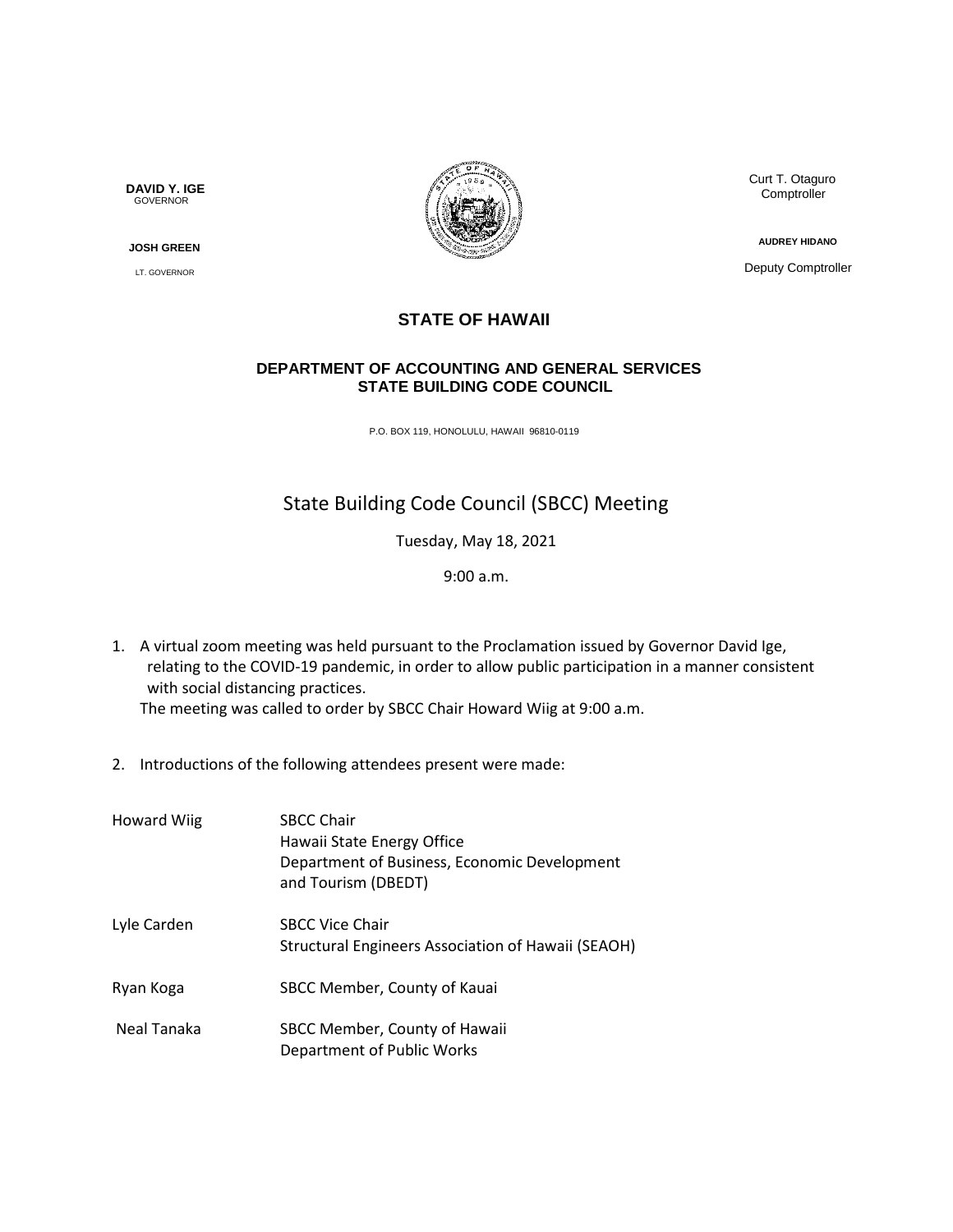| Mark Kennedy                | <b>SBCC Member</b><br>Building Industry Association of Hawaii (BIA)                                                     |
|-----------------------------|-------------------------------------------------------------------------------------------------------------------------|
| Lloyd Rogers                | <b>SBCC Member</b><br><b>State Fire Council (SFC)</b>                                                                   |
| Gregg Serikaku              | <b>SBCC Member</b><br>Subcontractors Association of Hawaii                                                              |
| <b>Rick Myers</b>           | <b>SBCC Member</b><br>American Institute of Architects of Hawaii (AIA)                                                  |
| Willard Nishigata           | <b>SBCC Member</b><br>Department of Planning and Permitting (DPP)<br>City and County of Honolulu                        |
| Lance Nakamura              | <b>SBCC Member</b><br><b>Assistant Administrator</b><br>Department of Public Works, County of Maui                      |
| <b>Members Not Present:</b> |                                                                                                                         |
| Dennis Mendoza              | <b>SBCC Member</b><br><b>Elevator Division</b><br>Department of Labor and Industrial Relations (DLIR)                   |
| <b>Other Attendees</b>      |                                                                                                                         |
| Dean Au                     | Hawaii Regional Council of Carpenters                                                                                   |
| <b>Richard Beall</b>        | Managing Principal, Beall & Associates, Inc.                                                                            |
| Kika Bukoski                | <b>Plumbers and Fitters Local 675</b>                                                                                   |
| Francis DeGracia            | United Brotherhood of Carpenters<br>and Joiners of America                                                              |
| <b>Christopher Delaunay</b> | Pacific Resource Partnership                                                                                            |
| Stella Kam                  | Deputy Attorney General (DAG)                                                                                           |
| Joy Kimura                  | Hawaii Laborers and Employers Cooperation and Education Trust Fund (LECET),<br><b>Government Affairs and Compliance</b> |
| <b>Brian</b> Lee            | <b>LECET</b>                                                                                                            |
| Nathaniel Kinney            | Executive Director, Hawaii Construction Alliance                                                                        |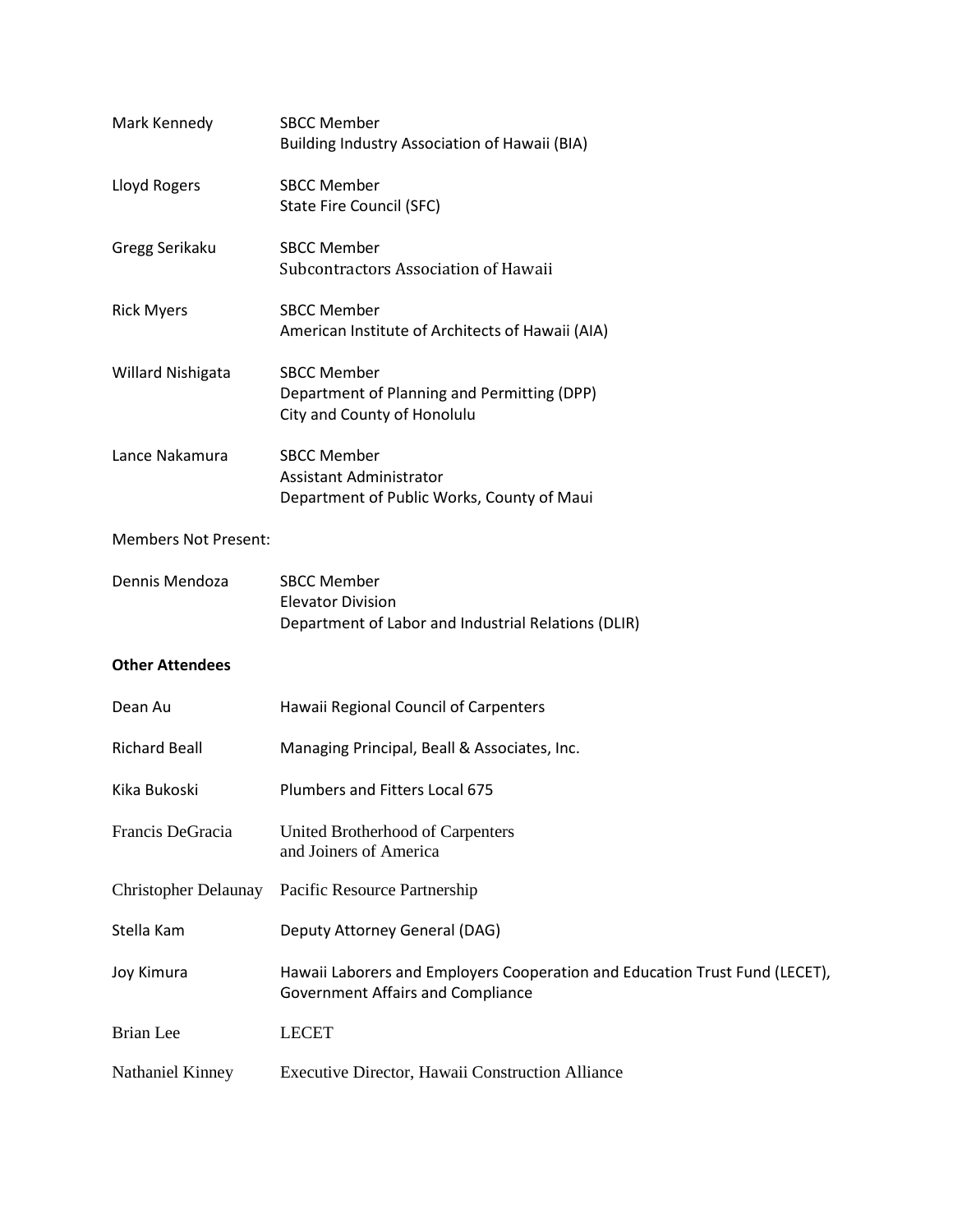| Ryan Kobayashi         | Laborers International Union of North America<br>Local 368 |
|------------------------|------------------------------------------------------------|
| Darryl Oliveira        | HPM Building Supply (HPM)                                  |
| D.J. Nunez             | IAPMO (Field Manager)                                      |
| Kraig Stevenson        | International Code Council (ICC)                           |
| Gail Suzuki-Jones      | Hawai'i State Energy Office                                |
| John Friedel           | Department of Planning and Permitting                      |
| <b>Steve Baldridge</b> | <b>Baldridge and Associates</b>                            |
| Kimberley Hoo          | <b>SEAOH</b>                                               |
| Susan Le               | <b>Habitat for Humanity</b>                                |
| <b>Traci Tonaki</b>    | <b>DR Horton</b>                                           |
| <b>Brett Tokita</b>    | <b>RMA Architects</b>                                      |
| Dr. Ian Robertson      | Civil Engineering, UH-Mānoa                                |
| David Smith            | <b>Eaton Vance</b>                                         |
| Craig Meierhoffer      | <b>Baldridge and Associates</b>                            |
| <b>Steven Gangwes</b>  | <b>DR Horton</b>                                           |
| Patrick Hurney         | <b>Habitat for Humanity</b>                                |
| Leolynne Escalona      | Building Division, County of Kauai                         |

3. Public comments.

Chair Wiig announced three non-substantive amendments to the agenda:

- a) Ian Robertson, not Gary Chock, would be presenting the discussion on Section 1615 of the 2018 IBC
- b) Added to agenda would be Review and Approval of the minutes of the April 20, 2018 SBCC meeting
- c) The IBC, not the UBC, would be discussed under item 5
- 4. Review and approval of minutes.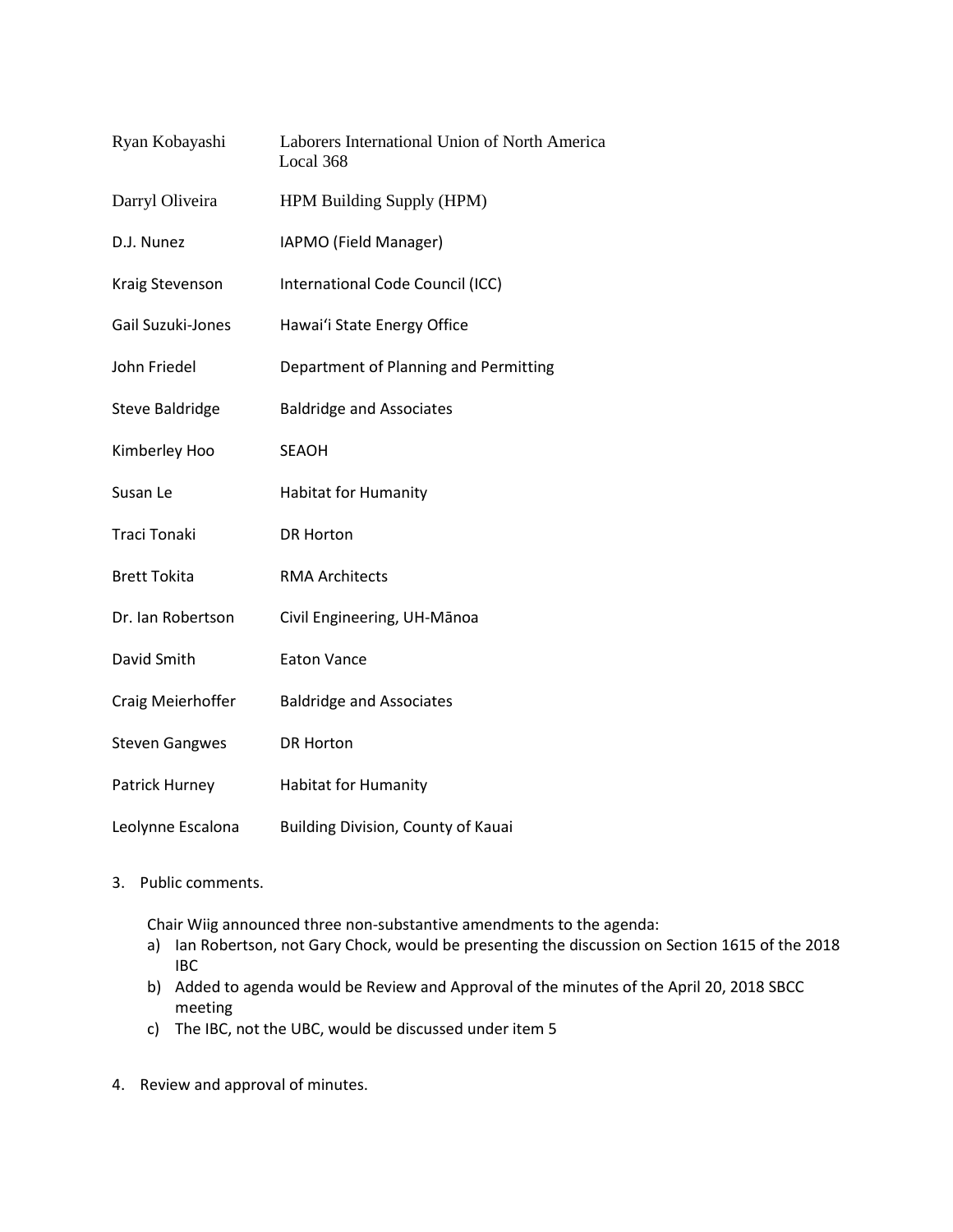Mr. Rogers moved to approve the minutes as amended and Mr. Kennedy seconded. The minutes were unanimously approved.

5. Report from the Permitted Action Group on Modular/Manufactured Housing/Off-Site Construction

Chair Frontera announced that the initial attempt to convene a meeting resulted in only 12 of 26 possible responses. It was agreed that he would send out a second meeting notice with the objective of securing a majority of the members attending.. He did so, secured a majority and the meeting was set for May 27, 2021 from Noon to 1:00 PM. Mr. Frontera said he learned that one person—Ryan Takahashi—had volunteered to be a member at the April 20 meeting and had not been included. Mr. Takahashi was added to the committee membership.

6. Discussion of Section 1615 of the 2018 IBC.

Dr. Robertson led the discussion, making a case for incorporating past amendments that had been adopted, and adding risk category 2 buildings in addition to risk category 3 and 4 buildings. It was argued that existing tsunami safeguards in the code were adequate and that adding risk category 2 buildings would add up to \$500,000 to the cost of construction. A spirited debate ensued until Mr. Nishigata, voluntary timekeeper, noted that points were being repeated and it was time to move to a new topic. Chair Wiig noted that submitted three testimonies opposing Dr. Robertson's proposal had been submitted, and that they would be posted on the SBCC site.

7. Discussion of tsunami design updates to the 2018 IBC and Discussion of Appendix U of the 2018 IBC.

It was agreed by Messrs. Carden and Tanaka, discussion leads, that the subjects were intertwined and that they could be treated as one.

There ensued discussions of emergency call centers, community storm shelters, and ICC 500.

- 8. Discussion of permitting six-year code adopting cycle, Neal Tanaka lead. Mr. Tanaka described the difficulties that counties had with adhering to the one-and two-year adoption requirements described in HRS 107-28. There followed discussion of the meaning of "adoption on a staggered basis," on the confusion between enforcing a default code, and the need to keep up with the three-year cycle because of eligibility to receive FEMA, BRIC and insurance industry funding.
- 9. Updates from the Investigative Committees,

b) Investigative committee for Non-Structural Provisions of the IBC and IRC. Chair Wiig announced that testimony had been received and posted opposing any revision to the IBC that would hamper the inclusion of modular housing.

g, Investigative committee of the State Fire Code.

Mr. Rogers stated that the National Fire Protection Association (NFPA) had incorporated amendments to the 2018 Fire Code into the 2021 edition. The State Fire Council is awaiting to review the significant changes from the NFPA before convening the investigative committee.